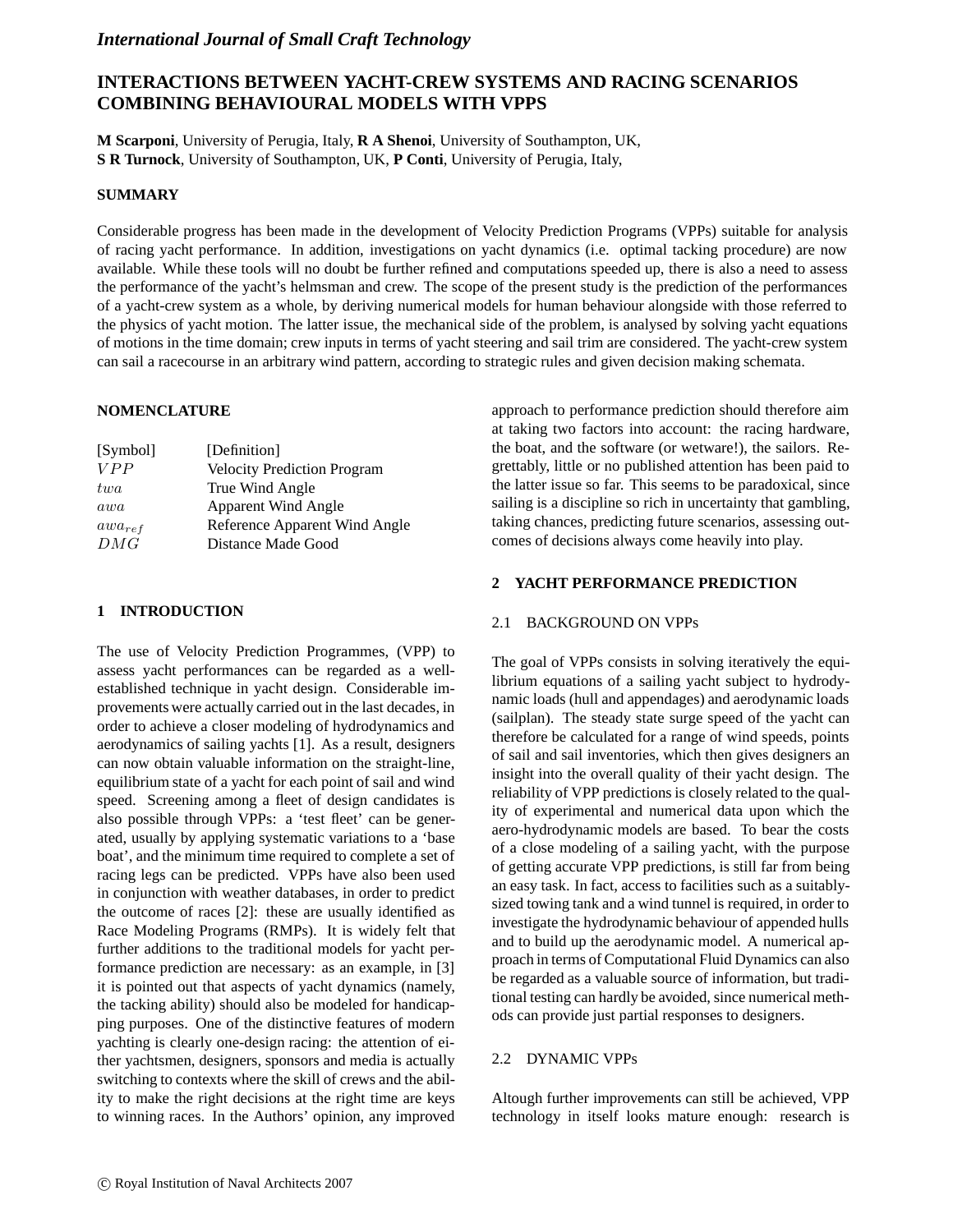therefore required to take a step forward and investigate unsteady aspects of sailing yacht motion. A few attempts to investigate yacht dynamics in the time-domain can be found in recent literature. Some Authors have focused on manoeuvering, in order to evaluate the optimal tacking procedure [3], [4], while others have simulated a yacht racing on an upwind leg, focusing on its motion in a seaway [5] or its interactions with an opponent [6]. A great part of the Authors concentrate on solving simultaneously the set of unsteady non-linear equations of motions, or the use of system identification, based on neural networks, has been investigated as well. Up to six degrees of freedom (DOFs) have been taken into account, but four DOFs (surge, sway, yaw and roll) analyses proved to be adequate for tacking simulations and yielded results whose agreement with full scale trials is reasonable [4]. Therefore, the latter approach has been followed in this work; the non-linear equations of motions are those proposed by Masayuma et al. [4]. The yacht reference frame adopted here is the horizontal body axes system.

### **3 FEATURES OF THE SAILING SIMULATION**

The four equations of motions mentioned in the above Section represent the core of the sailing simulator described herein, whose purpose is to estimate the time a given yacht takes to sail a racecourse. The simulator is composed of three interacting modules:

- a physical model of an International America's Cup Class (IACC) yacht;
- a visualization module where the yacht motion is shown in a virtual reality context;
- a control module, referred to as *automatic crew*.

The IACC yacht is racing solo, against the clock: this is to show to what extent strategical decisions influence the time required to complete a race. The simulator has been implemented in MATLAB: this choice lead to slower simulation times but, facilitated algorithm development and offered the possibility of interacting with a virtual reality environment, either to model yacht features or to generate animations.

# 3.1 PHYSICAL MODEL OF THE YACHT

The geometry of an IACC hull referred to as *M566* has been implemented in the present version of the simulator; several towing tank and CFD tests have been carried out on the *M566* model so far [7], and a fairly large amount of data is available on its hydrodynamic resistance, sideforce and manoeuvering characteristics. However, data such as added masses and higher order hydrodynamic derivatives for the *M566* have not been calculated so far; if the investigation pattern suggested in [4] were followed, full-scale trials such as rolling tests with and without sails would be required, which is well beyond the scope of this paper. So, although the experimental results provided in [4] are not referred to an IACC yacht, some of those data are still used herein, since it is thought they provide a sensible starting place for dynamic analyses. A mainsail-jib combination only has been implemented here: geometry and further details on this sail inventory are provided in [8]. Lift and drag sail coefficients (C*<sup>L</sup>* and C*<sup>D</sup>* respectively) expressed as a function of true wind angle are available from past wind tunnel tests on IACC sailplans. When model sails are tested, they are usually trimmed in real-time by means of a remote control: aim of the trimming process is to attain the maximum  $C_L$  or maximum  $C_L/C_D$  ratio at each apparent wind angle of the test matrix. However, when human sail trimmers are modeled, sub-optimal sail performances should be considered as well (i.e. C*<sup>L</sup>* and C*<sup>D</sup>* for under/overtrimmed sails). A sensible way to account for an ill-trimmed sail could be to express sail lift and drag as a function of sail incidence angle  $\alpha$  instead of apparent wind angle (awa): as a full set of data is not available on this, an estimate had to be made for sail coefficients between  $\alpha = \pi$ , or dead downwind trim, and  $\alpha = 2\pi$ , when apparent wind hits the sail leech first, then flows towards the luff. This approximation, which is deemed reasonable for the purposes of the present paper, is shown in Figs. 1 and Fig. 2.



Figure 1: lift coefficient C*<sup>L</sup>* as a function of incidence angle  $\alpha$ 

# 3.2 SIMULATION AND VISUALIZATION OF RESULTS

While a simulation is running, a stepwise solution of the four simultaneous equations of motion has to be calculated; a standard fourth order Runge-Kutta solver is used for this purpose. The CPU time required to simulate a onemile upwind leg in an arbitrary true wind pattern is approximately 60 seconds on a conventional PC. At every timestep, the time-histories of state variables (velocities, accelerations, leeway, yacht heading, apparent wind speed and angle), hydrodynamic and aerodynamic forces, rudder angle and sail trim parameters are recorded. This set of data can be supplied to the visualization routine, programmed within Simulink and using the features of MATLAB Vir-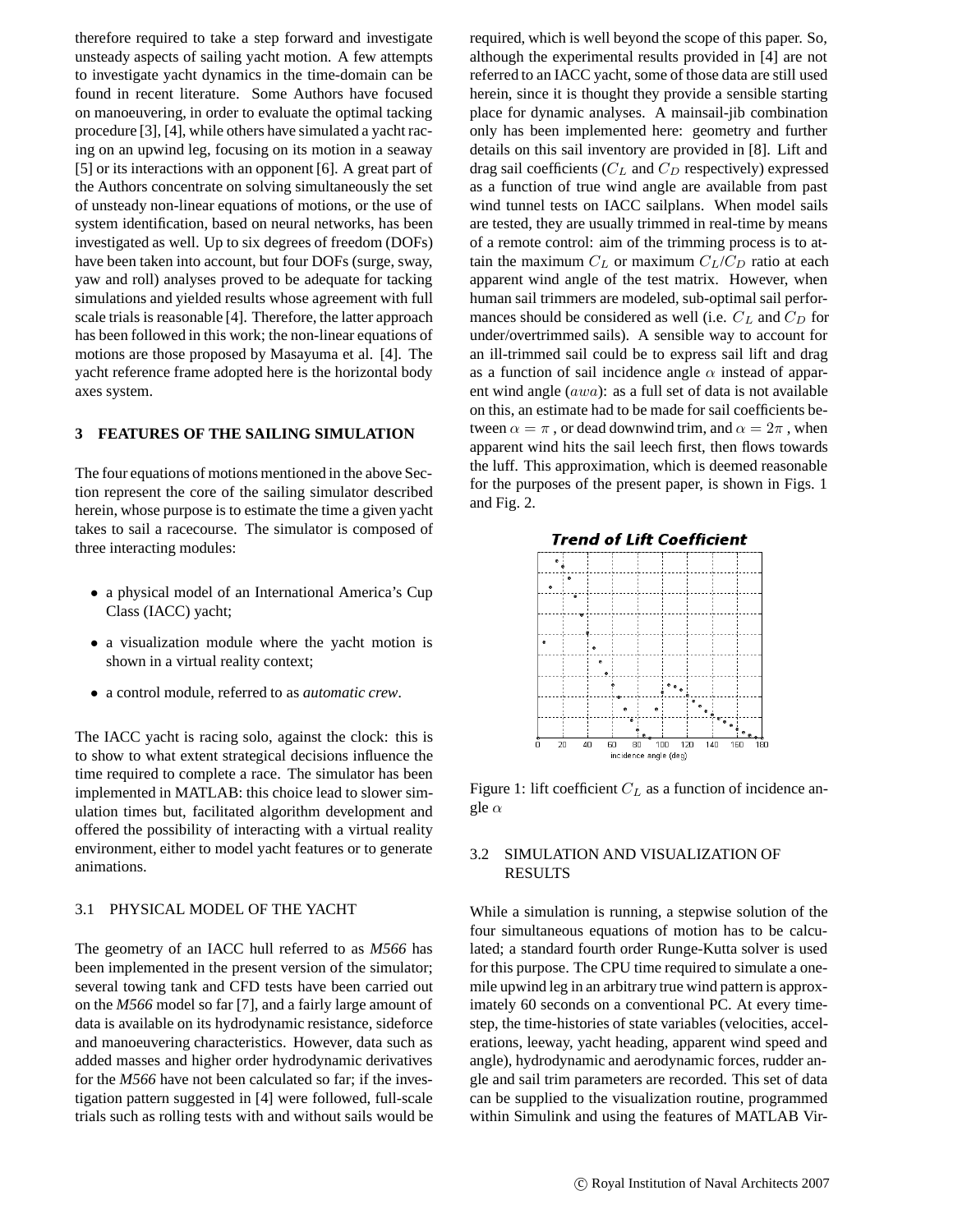

Figure 2: drag coefficient  $C_D$  as a function of incidence angle  $\alpha$ 

tual Reality Toolbox in order to generate "offline" animations. Within this context, the use of Virtual Reality Modeling Language (VRML) allowed both the modelling and animation of the yacht motion within a 3D world. From a physical standpoint, this allows the yacht accelerations and heel, rudder movements, and sail trim to be visualized and compared with actual (recorded) values. In addition, positives and negative aspects of the race strategy implemented by the automatic crew can be highlighted as the simulation proceeds on. With this purpose, a one-design fleet implementing different strategies can sail the same course simultaneously (as in Fig. 3): in this case no mutual interactions occur, so that races can only be won thanks to better technical skills (i.e. driving style, sail trim) and a successful race strategy.



Figure 3: a screenshot of the animation

# **4 HUMAN FACTOR ISSUES IN SAILING**

### 4.1 SOURCES OF UNCERTAINTY

As in most outdoor sports, sailing is a discipline rich in uncertainty due to ever-changing environmental conditions. One of the keys to winning races is indeed the ability to predict and to *play* effectively all weather changes, namely speed and direction of wind and tide. An extensive analysis on predicting the outcome of match races under weather uncertainty is due to Philpott and Mason [9]: speed and direction of true wind are considered as independent stochastic variables, whose values vary over time and over the racecourse. Changes in wind conditions

are supposed to propagate downstream according to Taylor's hypothesis of wind engineering: wind eddies travel down the flow field at a given mean wind speed. The model is based on wind measurements on Hauraki Gulf, New Zealand and can model large shifts in wind direction occurring at random intervals. Other than weather conditions, many more non-deterministic factors affect the outcome of sail races: insight on opponents behaviour, sailors' self-confidence and personal attitude towards risk (risk-averse or risk-taking), knowledge of racing rules being just a few examples. These factors influence both racing strategy and tactics which, in turns, affect the way a yacht is sailed. Other than technical skills, a wide range of additional abilities are therefore required to win races: assess risks connected to decisions, estimate gain/loss probabilities, predict changes to present race scenario, react to unforeseen events. Personal experience, training and recalling similar situations from the past are therefore key skills to winning races.

### 4.2 SAILORS AS DECISION MAKERS

The factors highlighted above and the role they play in winning or losing races are difficult to quantify and subsequently model within the framework of an automatic yacht crew. However, it is felt that modeling them in general terms can still provide insight to the following questions:

- What drives novices and expert athletes' decisions ?
- How do athletes assess the risk of their decisions?
- What gains/losses follow sailors' choices ?
- To what extent can athletes predict changes to racing conditions ?
- Can good technical skills (boatspeed) compensate poor decisions and vice-versa?

Behavioural sciences are underpinning many disciplines such as football, cricket and racquet sports and interesting conclusions can be drawn. Regrettably, only a few behavioural investigations on competitive sailing contexts are available. Rulence-Paques et al. [10] claim that athletes' knowledge base is apparently structured and organized in decision-making schemata, whose *quality* is likely to affect performance. Recent research by Arajo et al. [11] also emphasize the relationship between sailing expertise and decision-making skills, by pointing out that experimental evidence exists that 'best sailors function as better decision-makers'.

# 4.3 DECISION-MAKING IN THE FACE OF UNCERTAINTY

Investigations on decision making have been carried out in a number of fields: from marketing ('how customers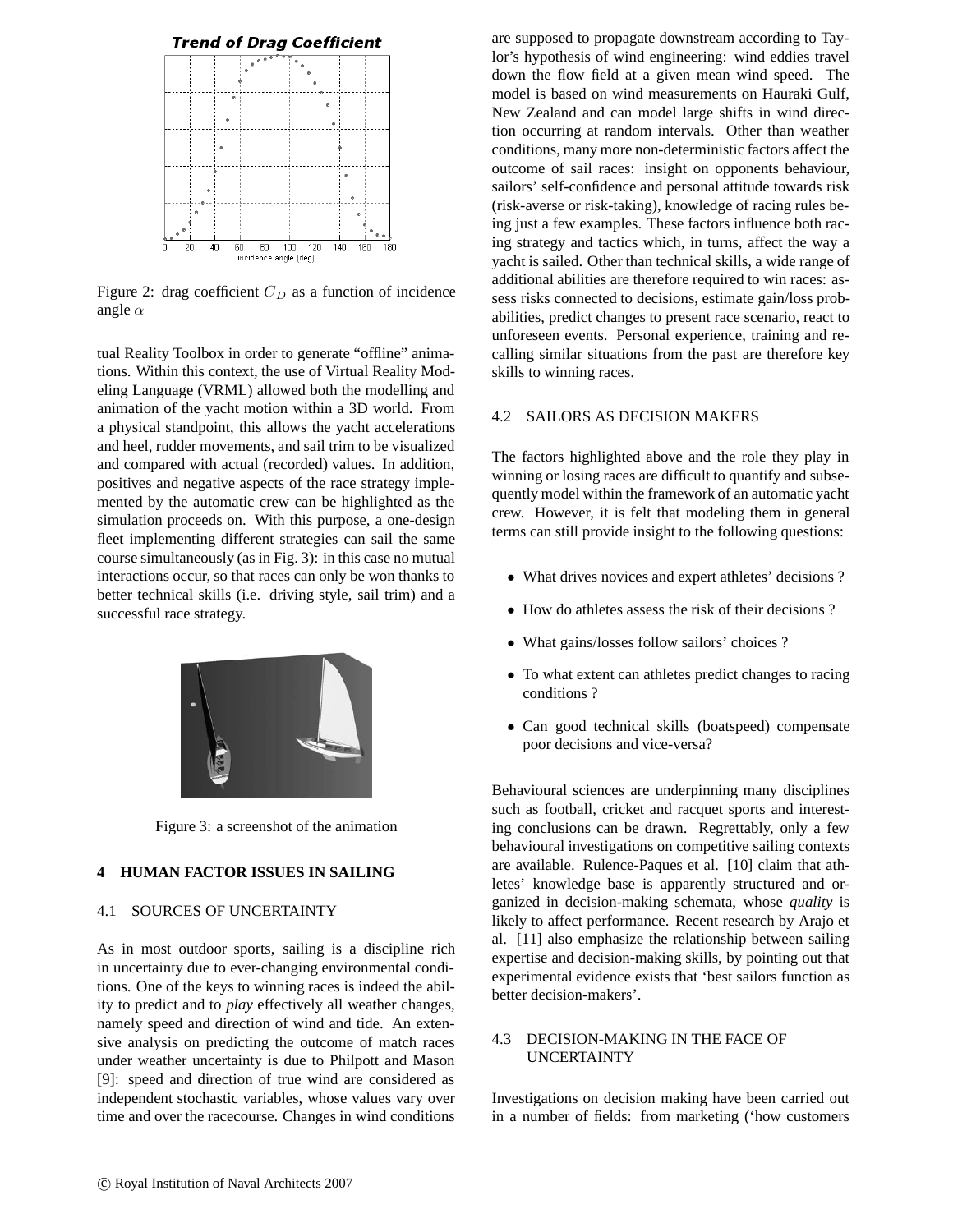choose a product?') to politics ('how voters choose a candidate?'), from warfare to management sciences, from behavioral finance to criminology ('how people decide to commit a crime?'). A decision-making problem under uncertainty, is usually formulated in terms of a decision matrix, whose general features are reported in Table 1

|                | $S_1$ | $S_2$ | $S_i$     | $S_n$ |
|----------------|-------|-------|-----------|-------|
| $A_1$          |       |       |           |       |
| A <sub>2</sub> |       |       |           |       |
|                |       |       |           |       |
| Ai             |       |       | $C_{i,j}$ |       |
| $\cdot$ .      |       |       |           |       |
| $A_m$          |       |       |           |       |

Table 1: Formulation of a Decision Problem

Columns S*<sup>j</sup>* are referred to as *attributes* or *outcomes* and represent the possible states of a variable V; rows Ai are referred to as *alternatives* or *gambles* and represent the choices available to the decision maker. When A*<sup>i</sup>* is the chosen alternative and outcome  $S_j$  occurs, the payoff to the decision maker is  $C_{i,j}$ . When elements of uncertainty are present, a classical approach is usually followed [12] which assumes that individuals are aware of probability information related to outcomes. A probability distribution  $\{P_1, P_2, ..., P_n\}$  therefore exists over  $\{S_1, S_2, ..., S_n\}$ , such that  $P_j$  represents the probability that outcome  $S_j$  occurs. A great part of such research is based on the maximization of expected utility: deciders are supposed to evaluate an alternative by guessing payoffs and probabilities for all the possible outcomes. Each payoff is then multiplied (weighted) by the corresponding probability and the products are summed, obtaining therefore the expected utility of the choice. When a number of alternatives is available, the one that shows the largest expected value is supposed to be selected. The above decision making strategy is usually referred to as *weighted added*.

# 4.4 DECIDING HOW TO DECIDE: MaxiMin AND MaxiMax STRATEGIES

When decision-making problems characterized by nalternatives and m-outcomes are formulated in terms of a payoff matrix, as in Table 1, several methods exist to identify the most advantageous choice. Depending on the information available with respect to the outcomes  $\{S_1, S_2, ..., S_n\}$ , two categories are usually considered: decision-making under risk and decision-making under ignorance [12]. In the first case, the assumption of probabilistic information about outcomes is supposed to hold: this is to say that deciders are aware of a probability distribution  $\{P_1, P_2, ..., P_n\}$  over  $\{S_1, S_2, ..., S_n\}$ , such that  $P_j$ represents the probability that outcome  $S_j$  occurs. Firstly, the *expected payoff* of each alternative has to be calculated as follows:

$$
E_i = \sum_{j=1}^{n} P_j * C_{i,j}
$$
 (1)

( 1) can be regarded as a weighted average, where each payoff is weighted by the probability of an outcome to happen. Individuals are then supposed to choose the alternative yielding the highest value of  $E_i$ . Conversely, when deciding under ignorance, no probabilistic information is attached to outcomes and the decision maker is supposed to express a judgement according to his *attitude* towards risk. Three prototypical attitudes are usually modeled in literature: a pessimistic/conservative, an optimistic/adventurous and a neutral attitude. In the first case, a strategy referred to as *MaxiMin* is adopted: being afraid of losses, individuals are firstly supposed to consider the minimum payoff for each alternative:

$$
EP_i^{(min)} = min_j(C_{i,j})
$$
 (2)

then choosing the alternative whose  $EP_i^{(min)}$  is largest. When modeling an optimistic attitude, the so-called *MaxiMax* strategy is used instead: being confident in winning, individuals are firstly supposed to calculate the maximum payoff for each alternative:

$$
EP_i^{(max)} = max_j(C_{i,j})
$$
 (3)

and eventually choosing the alternative showing the largest  $EP_i^{(max)}$ . Lastly, the strategy expressing a neutral attitude is based upon the evaluation of the average payoff for each alternative:

$$
EP_i^{(av)} = \frac{1}{n} \sum_{j=1}^{n} C_{i,j}
$$
 (4)

then, again, the preferred alternative is the one whose  $EP_i^{(av)}$  is largest.

### **5 SET-UP OF AN AUTOMATIC CREW**

An automatic crew system has been implemented that is composed of three sub-systems, organized as shown in 2. The automatic crew has the task of sailing the yacht on a given racecourse, according to a set of basic strategical rules. Details on the sub-systems are provided in the following paragraphs.

#### 5.1 HELMSMAN

An attempt of simulating human actions on a yacht rudder can be found in [5], where a proportional-derivative (PD) controller is adopted that controls the error between the actual and target yacht heading. Weather helm effect is accounted for by applying an open-loop rudder offset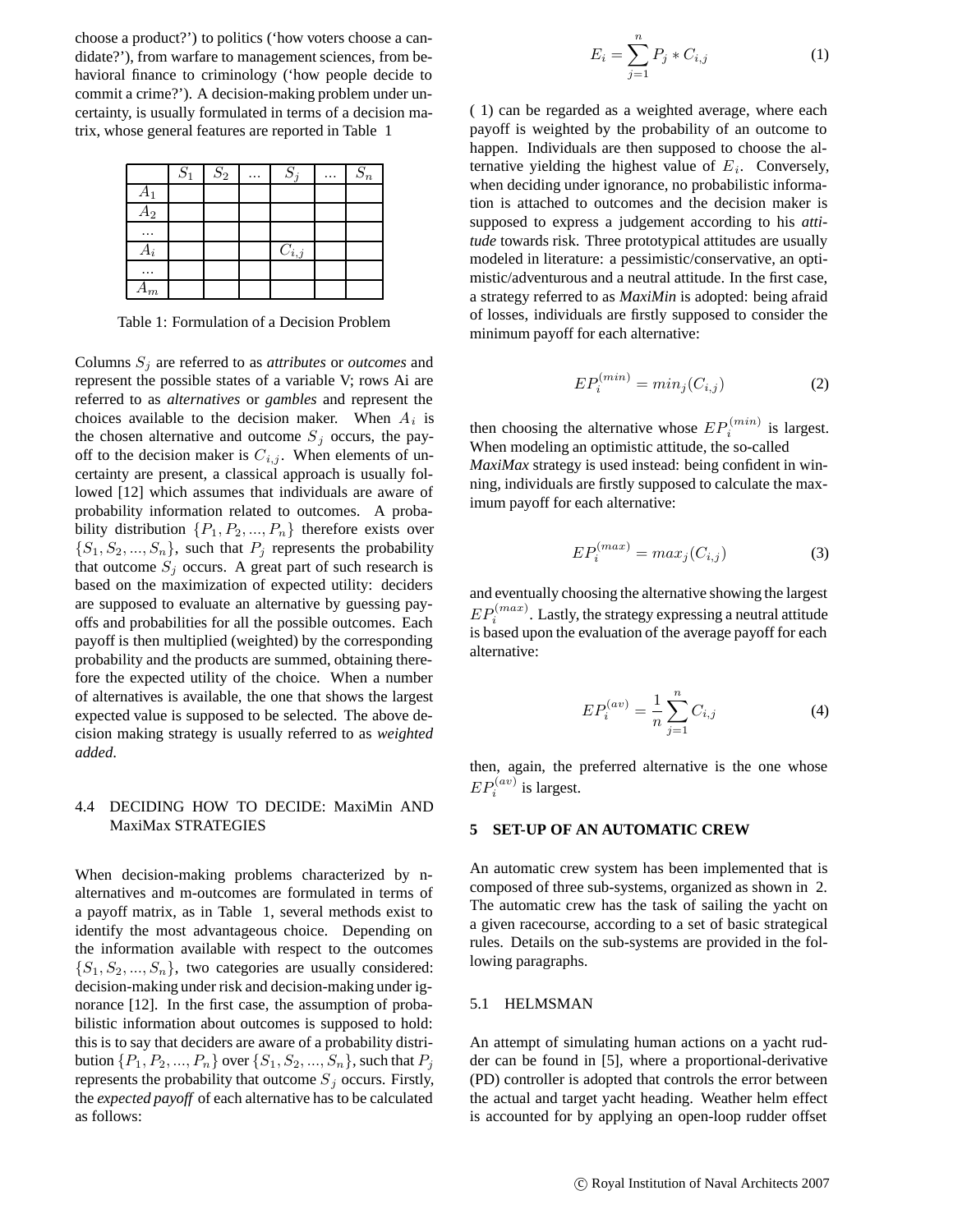| Sub-system   | Input                       | Output                     |
|--------------|-----------------------------|----------------------------|
|              | yacht state variables       | rudder angle $\delta$      |
| Helmsman     | navigator decisions (e.g.   | rudder rate $d\delta/dt$   |
|              | target heading when sailing |                            |
|              | in a straight line)         |                            |
| Sail Trimmer | yacht state variables       | sheeting angle $\gamma$    |
|              | navigator decisions (e.g.   | sheeting rate $d\gamma/dt$ |
|              | target sheeting angle)      |                            |
| Navigator    | yacht state variables       | decisions                  |

Table 2: Automatic crew system

expressed as a predetermined function of true wind angle (*twa*). The PD controller is switched off while manoeuvering, when rudder position is being supplied as a function of time. Two steering modes have been adopted here, in order to allow the yacht to sail a complete racecourse: a *fixed-awa* mode for upwind and dead downwind legs, when beating is necessary to get to the next mark, and a *fixed-heading* mode for reaching legs, when it is possible to sail to the next mark in a straight line. Both steering fashions are based on simple PID controllers, whose gains have been adjusted in order to mimic actual time-histories of rudder angle. Upwind steering based on the *fixed-awa* PID yields a straightforward, yet effective, model for tacking: the sign of target awa is changed and the PID lets the yacht tack around without exibiting unrealistic overshoots.



Figure 4: yacht reaching (t=1000s) towards Mark3 at a fixed heading;  $WT = true$  wind vector

### 5.2 SAIL TRIMMER

A mainsail-genoa combination is considered here, whose details can be found in [8]. Two sail trimming modes have been implemented in the simulator: the first one provides directly the sailplan C*<sup>L</sup>* and C*<sup>D</sup>* as a function of awa. Since no human judgement is involved, this can be regarded as the optimal trimming mode. A second trimming mode provides C*<sup>L</sup>* and C*<sup>D</sup>* indirectly: the sail trimmer module takes awa as an input and returns the sheeting angle  $\gamma$  with respect to the yacht centreline. Once  $\gamma$  is known, the sail angle of attack  $\alpha$  is calculated out of  $awa$ , the yacht leeway  $\beta$  and  $\gamma$  through the formula (5) below,

according to Fig. 5





Figure 5: Schematic of reference angles for the yacht

C*<sup>L</sup>* and C*<sup>D</sup>* can then be calculated through lookup tables. Linear  $\gamma(awa)$  trimming rules are adopted here: this is to say that sails are eased off as the helmsman bears away, which is a basic sail trim technique. A PID controller has been implemented alongside with the latter sail trim sub-system. The PID is required to take over in strong breezes, when the sailplan is overpowered and sails have to be eased off in order to keep the yacht heel angle within acceptable limits. The choice of such a threshold for the heel angle represents a further aspect open to human judgement.

### 5.3 NAVIGATOR

This represents the core of the control system and, as in real-life sailing, issues decisions that affect both the steering and sail trimming. Firstly, it checks the yacht position at each time-step of the simulation, detecting as an example when a layline is hit or a mark has to be rounded. Secondly, it detects when the weather conditions change and can issue strategical decisions accordingly (e.g. to tack on a windshift). The navigator sub-system also deals with manoeuvres: for instance, it issues the decision of tacking and detects when the boat has recovered from a tack (attainment of surge speed target value) and the next one can take place. In spite of the basic set of strategic rules implemented so far, broad spaces for simulating human behaviour are present. One example is provided below: Windshifts: when sailing in shifty wind conditions on upwind or dead-downwind legs, considerable advantage can be obtained by sailing on the lifted tack (i.e. the one that yields the higher boatspeed towards the mark). The decision of tacking when a boat is hit by a windshift is not trivial: the shift should be sufficiently large and stable to be worth the time loss of a tack.

# **6 UPWIND SAILING AND GAMBLING: A CASE STUDY**

A common decision making problem arising while sailing upwind is considered in the present section. A yacht is supposed to be headed by a  $10°$  windshift, which generates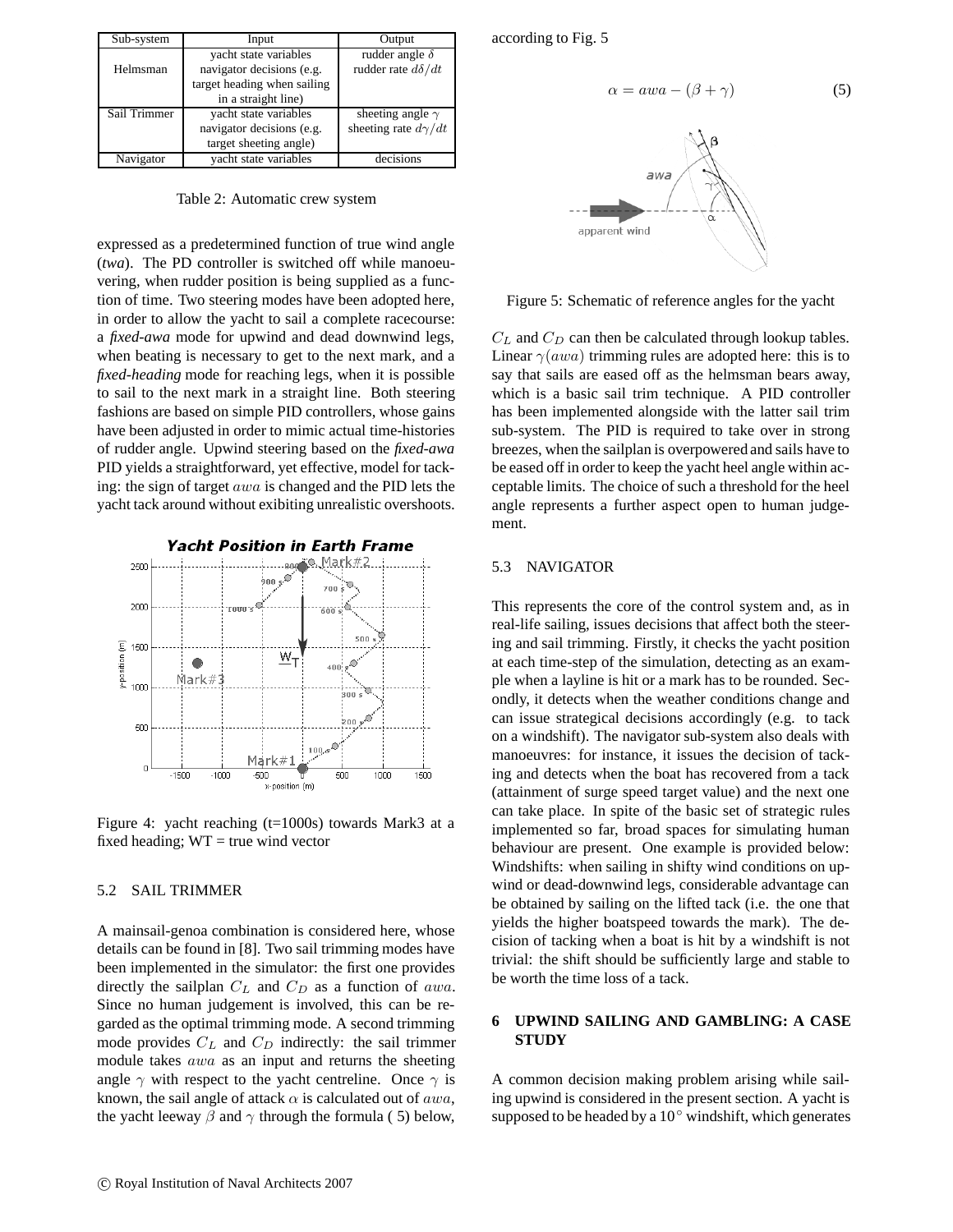a strategical dilemma: tacking immediately, delaying the tack or waiting for further changes in the true wind direction. The situation described above is investigated in terms of a decision making problem with three alternatives (actions taken by the crew) and four outcomes (possible developments in the weather scenario). Purpose of the study is to quantify gains and losses following given strategical choices. Furthermore, possible decision-making strategies are suggested, in order to choose among alternatives in a context characterized by uncertainty.

### 6.1 GENERALITIES

A yacht is supposed to sail on port tack, in a Northerly breeze, in equilibrium conditions and towards the upwind mark. At time  $t_0 = 200$ s, the True Wind direction is supposed to shift towards East by  $10° (+10°$  header). The alternatives available are then three (m=3 in Table 1): tacking immediately onto starboard, delaying the tack by 60 seconds or not to tack until further windshifts occur. The navigation stops at  $t<sub>e</sub>nd = 800$ s. Four possible weather scenarios or *outcomes* are set (n=4 in Table 1):

- 1. True Wind Speed and True Wind Angle constant from  $t_0$  = 200s onwards;
- 2. True Wind shifts further right (additional  $+10^{\circ}$ ) header) at  $t_1 = 320$ s;
- 3. True Wind shifts back North (-10 $\degree$  lift) at  $t_1 = 320$ s;
- 4. True Wind shifts back North (-10<sup>°</sup> lift), at  $t_1 = 320$ s, then further left by additional -10° at  $t_2$  =440s;

Choices' payoffs  $C_{i,j}$  are calculated according to (6), where  $DMG_{i,j}$  is the distance sailed towards the mark (equal to zero if the yacht sailed at right angles to the mark itself) when considering the  $i - th$  strategical alternative and  $j - th$  weather scenario.  $DMG*$  is the reference distance sailed in 10 minutes at the initial surge speed  $u_0 = u(t = 0)$ . This yields payoffs within the range [0;1], where higher payoffs correspond to higher levels of *utility*.

$$
C_{i,j} = \left(1 - \frac{DMG^* - DMG_{i,j}}{DMG^*}\right) * 100 \tag{6}
$$

After  $t_0$ , when the decision is made, the yacht is always sailed according to a unique set of strategical principles: as an example, the navigator would always call for a tack on 10◦ headers or more. This propagates to the whole navigation the positive/negative effect of the decision made at  $t_0$ .

### 6.2 DECISION TABLES

In order to investigate the sensitivity to simulation parameters, two factors are considered: awa*ref* and tws. Each of them is varied at two levels, yielding four factor combinations: these are due to a 2 ( $awa_{ref}$ , 25<sup>°</sup> and 30<sup>°</sup>) by 2 (tws, 4m/s and 6m/s) factorial. Payoffs are calculated according to  $(6)$ , where  $DMGs$  were estimated by means of the sailing simulator described in the previous Sections. The case  $a_{\text{wa}_{\text{ref}}} = 25^{\circ}$  and  $\text{tw}_s = 4 \text{m/s}$  is summarized in Tab.3 below; readers are referred to Appendix A for the whole set of payoff matrices.

| $A_1$ -tack       | 62.47 | 72.94 | 1.51.77 | 58.77 |
|-------------------|-------|-------|---------|-------|
| $A2$ -do not tack | 34.69 | 66.67 | 47.29   | 55.80 |
| $A_3$ -delay tack | 59.88 | 69.71 | 48.43   | 55.45 |

Table 3: payoff matrix for  $awa_{ref} = 25^\circ$  and  $tws = 4$ m/s

Before commenting on the simulation results let us consider that, owing to the assumptions described in Sect. 6.1, different scenarios involve different number of tacks. As an example, let us consider scenario  $S_2$  (wind veering to East): if alternative  $A_1$  was selected (dashed line, Fig. 6), the yacht would tack just once (onto starboard) since any subsequent windshift to the right would represent a lift for the starboard tacker, yielding higher  $VMGs$  and  $DMGs$ . Conversely, if alternative  $A_2$  was chosen (solid line, Fig. 6), the yacht would still be sailing on port when hit by the subsequent  $10°$  windshift: this would represent a further header for the port-tacker and the navigator would therefore call for a tack onto starboard. In conclusion, the lower payoff  $(C_{2,2} < C_{1,2})$  is due to a 120 seconds beat on the headed tack. Now, let us focus on the simulation results of Tab. 3. It can be seen that, when all weather scenarios are equally likely to occur, the most advantageous choice is  $A_1$ : tacking as soon as the yacht is headed. Higher payoffs can indeed be obtained when selecting alternative  $A_1$ , for any given outcome. Other alternatives (not tacking or delaying the tack) always yield lower payoffs; alternative  $A_3$  is the second-best choice, despite the gap between  $C_{2,j}$  and  $C_{3,j}$  varies. When the judgement is made across outcomes instead than across alternatives, i.e. choosing an alternative first and then considering all possible outcomes, it can be observed that highest payoffs are always obtained under the outcome  $S_2$ .

#### 6.3 DECISION-MAKING STRATEGIES

Two possible approaches to decision making were highlighted in Sect. 4.4; their application to the present decision-making problem is investigated in the present Section. Let us consider the payoff matrices of Tab. 3 and Appendix A. When hypothesizing a condition of decisionmaking under ignorance, it can be shown that either an optimistic, a pessimistic and a neutral decider would choose the options of tacking as soon as the yacht is headed (alternative  $A_1$ ). This is valid irrespectively of the factor combination considered (awa*ref* and tws). Furthermore, alternative  $A_3$  turns out to be the second-best choice for all factor combinations. This means that, within the four weather scenarios considered, alternative  $A_1$  is the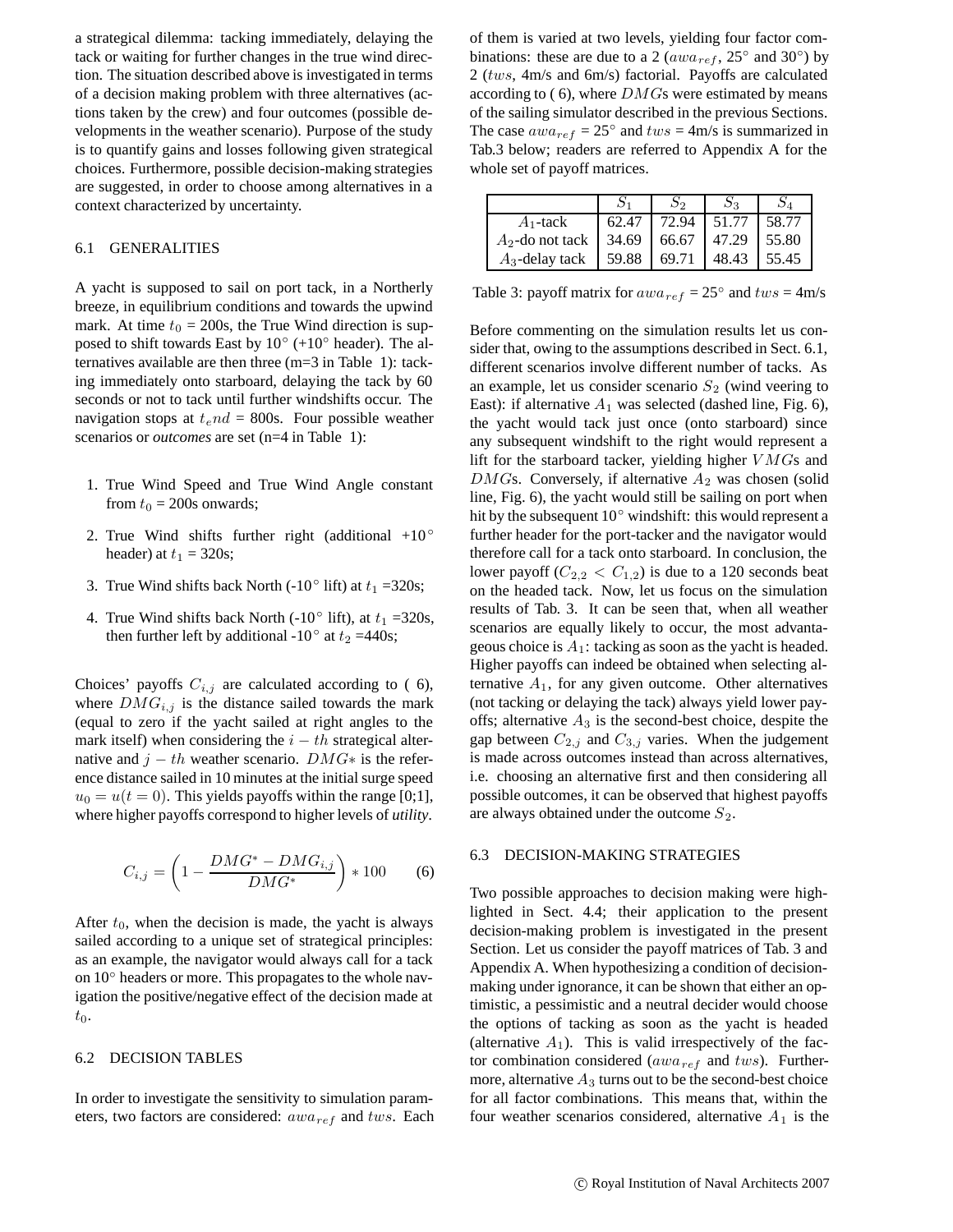

Figure 6: scenario  $S_2$ : dashed line track corresponds to choice  $A_1$ , solid line track to choice  $A_2$ 

choice yielding the highest expected utility and therefore represents the most advantageous strategical option when the evolution of the racing scenario is uncertain. On the other hand, different results can be observed when deciding under risk. As an example, let us consider a possible high-dispersion probability distribution such as  ${P_1, P_2, P_3, P_4} = {0.05, 0.12, 0.15, 0.68}$ . In this case, oscillating wind patterns (outcomes  $S_3$  and  $S_4$ ) are more likely to occur than veering wind patterns  $(S_1 \text{ and } S_2)$ : it can be shown that delaying the decision can yield lower payoffs than deciding not to tack. When  $tws = 6$ m/s and  $awa_{ref} = 25^{\circ}$ , if outcome  $S_4$  is considered, the yacht that delays the decision sails a 60s beat while headed and pays the price of two tacks (solid track, Fig. 7). Conversely, the yacht that does not tack when hit by the first windshift  $(t_1 = 320s)$  sails a longer beat while headed, but will not tack afterwards (dashed track, Fig. 7), since it experiences a constant lift after  $t_2$  =440s. Owing to the fact that higher payoffs are weighted by higher probabilities ( $P_4 = 0.68$ ), alternative  $A_2$  proves to be the second-best choice after  $A_1.$ 



Figure 7: scenario  $S_4$ : dashed line track corresponds to choice  $A_2$ , solid line track to choice  $A_3$ 

### **7 CONCLUSIONS**

A four-DOF dynamic VPP has been developed, making it possible to simulate a yacht racing solo on given racecourses and in predetermined wind patterns. The distinctive feature of the present VPP consists in built-in behavioral models, shaped as an automatic crew. The "crew" is given tasks such as steering the yacht, trimming sails and making strategical decisions, with the purpose of sailing the course efficiently e.g. taking advantage of changes to the weather scenario. The problem of decision-making under uncertainty is addressed and a formulation in terms of payoff matrices is considered. A case study is investigated that involves three strategical alternatives and four possible weather scenarios: gains and losses are assessed through the sailing simulator and payoffs associated with choices are calculated. The most advantageous alternatives is selected through a maximization of expected utility. For this purpose, two possible decision-making contexts are considered: "decision-making under risk" and "under ignorance". In the first case, probabilistic informations associated with outcomes are used, while the latter context involves considerations on the decider 'attitude' towards risk. Further refinements to the model should undoubtedly be carried out in the future: this refers either to a closer modeling of yacht dynamics (e.g. when sharp course changes occur: quick manoeuvres, mark roundings) and to a refinement of the navigation module. In addition, interaction between yachts should be accounted for, so that decision trees related to racing tactics (e.g. blanketing, influence of right of way rules), could be investigated alongside with racing strategy. Nevertheless, several applications can be envisaged for the simulator: as an example, interactive races could be set up and human choices recorded in order to provide a feedback on gains and losses due to personal decision-making schemata.

### **8 ACKNOWLEDGMENTS**

The support offered by Prof. T. McMorris (University of Chichester, UK) throughout this work and the useful suggestions of students and staff at Ship Science (University of Southampton, UK) are gratefully acknowledged.

#### **References**

- [1] CLAUGHTON, A. R. and III, J. C. O. Developments in hydrodynamic force models for velocity prediction programs. In *Proc. of RINA Conference 'The Modern Yacht'*, pages 67–77, Southampton, (UK), 2003.
- [2] TODTER, C., PEDRICK, D., CALDERON, A., NELSON, B., DEBORD, F., and DILLON, D. Stars and stripes design program for the 1992 america's cup. In *Proc. of The 11th Chesapeake Sailing Yacht Symposium*, pages 207–222, Annapolis, MD, 1993.
- [3] KEUNING, J. A., VERMEULEN, K. J., and RID-DER, E. J. D. A generic mathematical model for